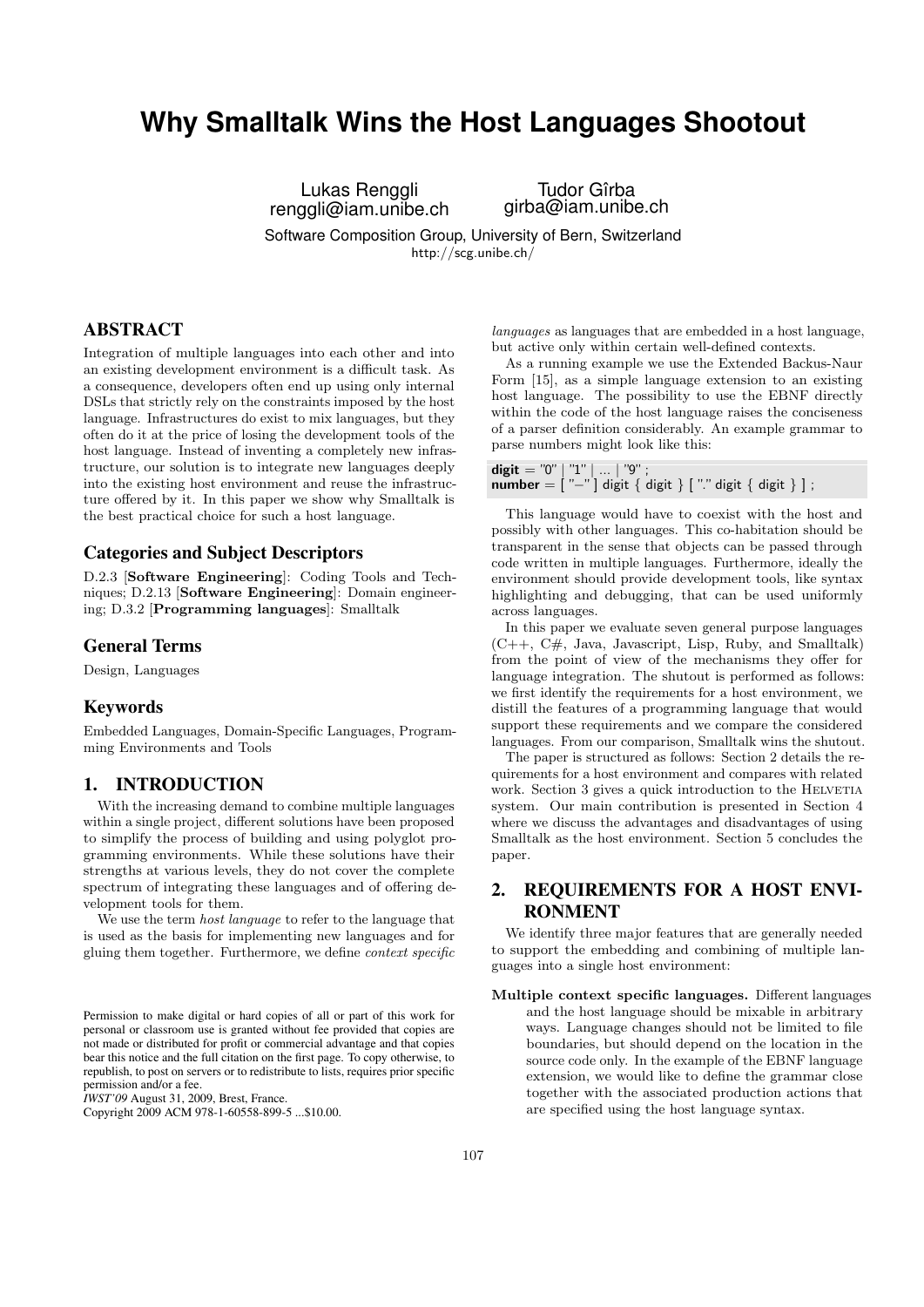- Homogeneous language integration. It should be possible to pass values from one language to another without requiring a conversion in-between. Similar transparent interaction between the meta-level where a language is defined and the base-level where a language is applied should be possible. Homogeneous language integration [\[11\]](#page-6-1) enables all languages to be aware of each other and make use of the common reflective facilities of the host system to reason about themselves. In our running example we would like to directly access and use the grammar and the resulting tokens from the host language.
- Homogeneous tool integration. Language users demand sophisticated tool support for the languages they are using. For example, they would like to step with a single debugger through a method that mixes various languages. To debug a grammar definition, we would like to be able to step both through EBNF and through the production actions using the debugger of the host environment.

The most basic approach is to derive a new pseudo-language from an existing API. This technique is known as a Fluent Interface, a form of an *internal DSL*. While this approach fulfills all the above properties, it is often not powerful enough as the language is constrained by the syntax and the semantics of the host environment. For example, instead of using the concise EBNF language constructs we would need to express grammars using a verbose series of message sends written in the host language.

Systems with meta-programming facilities like Scheme, Converge [\[14\]](#page-6-2) or MetaOCaml [\[5\]](#page-6-3) avoid that problem by providing compile time code generation, however they often lack sophisticated tool support.

Similarly, extensible compilers like JastAdd [\[9\]](#page-6-4) or Xoc [\[6\]](#page-6-5) allow language designers to tweak the host language compiler, but usually don't provide a way to integrate the modified language into the existing tools. None of the systems offers tight IDE integration, and the transformed code cannot be debugged at the source level.

Language workbenches like JetBrain MPS [\[8\]](#page-6-6) or Intentional Software [\[12\]](#page-6-7) come with a specialized IDE for language engineering. They provide a special workflow to define new languages and they provide tools for language development and application. The problem with these approaches is that they do not build on top of existing tools and host languages, but instead provide their own custom toolset.

We implemented a host environment, HELVETIA, using a different strategy. We chose a host environment and we extended the existing compiler and programming environment to allow us to parameterize them for language extensions. To support our approach the host environment needs to support the following six features:

- 1. A minimal syntax makes a language a good source and target for program transformation.
- 2. Dynamic semantics allows language designers to change and extend the behavior of existing classes. Furthermore, dynamic typing lets developers replace objects as long as the replacement understands the expected messages.
- 3. Reflective facilities makes the structure and behavior of a system observable and changeable. This is crucial for tools as well as the language extensions themselves.
- 4. A homogeneous language is a language that is implemented in itself, thus is specifically easy to extend and change.
- 5. Homogeneous tools are tools that are written in the host language itself. Again this makes them viable for change.
- 6. Being able to change a language on the  $fly$  makes the development process faster and quick language experiments feasible.

After careful consideration we chose Smalltalk as the host language for HELVETIA. HELVETIA covers all above mentioned requirements and transparently blends into Smalltalk and its development tools. While the abstract approach is not limited to Smalltalk, the choice of Smalltalk did present several practical benefits over other solutions. This paper distills our experience and presents the arguments for why Smalltalk is the best choice.

#### <span id="page-1-0"></span>3. HELVETIA IN A NUTSHELL

In this section we present  $HELVETIA<sup>1</sup>$  $HELVETIA<sup>1</sup>$  $HELVETIA<sup>1</sup>$  shortly. The goal of this description is not necessarily to describe HELVETIA completely, but rather to provide the necessary background from a user perspective.

HELVETIA is an extensible framework that enables language designers to cleanly extend compiler and development tools of the standard Smalltalk IDE. As depicted in [Figure 1,](#page-1-2) our approach reuses the existing tool-chain of editor, parser, compiler and debugger by leveraging the abstract syntax tree (AST) of the host environment. Different languages cleanly blend into each other and into existing code. The same tools can be reused with different language extensions.

<span id="page-1-2"></span>

Figure 1: The Helvetia System.

The HELVETIA framework is lightweight in the sense that it is implemented in less than 900 lines of code. HELVETIA makes heavy use of libraries that are part of the Smalltalk system:

<span id="page-1-1"></span><sup>&</sup>lt;sup>1</sup>The implementation along with its source code and examples can be downloaded from [http://scg.unibe.ch/research/](http://scg.unibe.ch/research/helvetia) [helvetia](http://scg.unibe.ch/research/helvetia).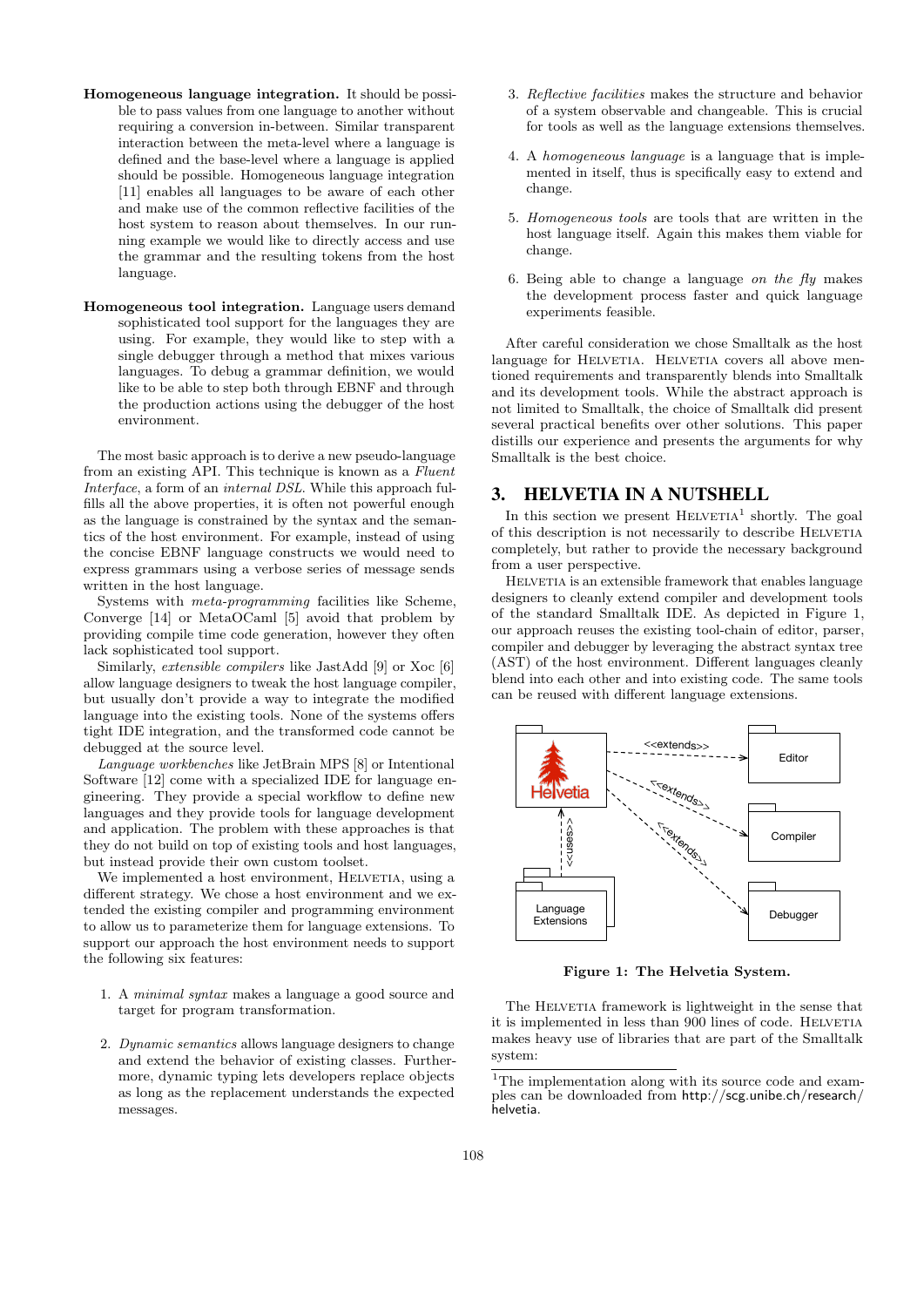- The Refactoring Engine [\[10\]](#page-6-8) is central to any Smalltalk system. HELVETIA mostly makes use of its rewrite engine to declarative specify transformations of the abstract syntax tree (AST).
- The New Compiler is an extensible compiler built on top of the AST of the refactoring engine. It transforms ASTs to bytecodes that can be directly executed by the virtual machine (VM).
- $SmaCC$  [\[4\]](#page-6-9) is an LALR based parser generator framework used for example by the New Compiler to parse Smalltalk source code. PetitParser is a lightweight alternative based on parsing expression grammars (PEG).

<span id="page-2-1"></span>

| 000                                                                                                                                         |                                                                                                      | Code Browser                                                         |                  |
|---------------------------------------------------------------------------------------------------------------------------------------------|------------------------------------------------------------------------------------------------------|----------------------------------------------------------------------|------------------|
| LanguageAspects-Gran<br>LanguageAspects-Test:<br>LanguageAspects-Test:<br>LanguageAspects-Test:<br><b>EBNF-Parser</b><br><b>EBNF-Number</b> | <b>FloatParser</b><br>class<br>instance                                                              | $--$ all $--$<br>grammar                                             | digit<br>number  |
| hierarchy<br>browse<br>digit = $"0" 1"1" 1 1$                                                                                               | variables<br><i>implementors</i><br>$"q"$ :<br>(sequence)<br>(choice)<br>(grouping)<br>(option)<br>× | <b>inheritance</b><br>senders<br>(repetition)                        | view<br>versions |
|                                                                                                                                             | (terminal)<br>number                                                                                 | digit (nonterminal)<br>(nonterminal)<br>ctrl-h=help   -> open detail |                  |

#### Figure 2: The Smalltalk browser opened on the EBNF language with adapted syntax highlighting and auto completion.

Furthermore, HELVETIA uses and extends tools:

- The *OmniBrowser* framework is a toolkit to build ex-tensible development tools, see [Figure 2.](#page-2-1) HELVETIA extends the standard code browsers and debuggers with custom functionality, such as contextual language specific menu actions.
- *Shout* and *eCompletion* are the standard plugins for syntax highlighting and auto completion. We extended these tools to be able to use them on arbitrary languages.

<span id="page-2-2"></span>

|                                                                                                                                           | Debugger                                                                                 |   |               |  |  |  |
|-------------------------------------------------------------------------------------------------------------------------------------------|------------------------------------------------------------------------------------------|---|---------------|--|--|--|
| FloatParser>>number                                                                                                                       |                                                                                          |   |               |  |  |  |
|                                                                                                                                           | [] in FloatParser class(EBNFFloatParser0 class)>>debug<br>[] in BlockContext>>newProcess |   |               |  |  |  |
| proceed<br>terminate<br>through<br>restart<br>return<br>into<br>over<br>OUT<br>number = [ "-" ] digit { digit } [ "." digit { digit } ] ; |                                                                                          |   |               |  |  |  |
| (thisContext)                                                                                                                             | FloatParser>>numb (self)                                                                 |   | a FloatParser |  |  |  |
|                                                                                                                                           | er                                                                                       |   |               |  |  |  |
| 1<br>#<br>÷                                                                                                                               |                                                                                          | # |               |  |  |  |

Figure 3: Stepping through a mixture of EBNF and the host language using the standard debugger.

[Figure 3](#page-2-2) shows how we step through a custom language to define grammars using the traditional Smalltalk debugger. The debugger displays the original source-code and properly highlights the current execution location, even though the code has been transformed to a standard Smalltalk AST to get into an executable state. Language specific syntax highlighting is provided as in any other editor.

# <span id="page-2-0"></span>4. WHY SMALLTALK

In this section we present the case for why Smalltalk is an optimal solution as host environment in comparison to other programming languages. [Table 1](#page-3-0) provides a summary of the features supported by the considered programming languages: a filled circle denotes that the language supports fully the given feature, while a half-filled circle means that the feature is only partially supported or that it requires additional workarounds to access it. Each of the features is presented in detail in the following subsections.

## <span id="page-2-4"></span>4.1 Minimal Syntax

Smalltalk has a minimal syntax<sup>[2](#page-2-3)</sup>, and Smalltalk compilers rarely have more than ten different node types to support the full language. Depending on the implementation details, the following node types are supported:

- 1. A method node is used to describe the method signature and method body.
- 2. A sequence node is used to describe a sequence of statements and a preceding declaration of temporary variables.
- 3. A message send node is used to describe a method invocation on a receiver with a given set of arguments.
- 4. A cascade node describes a series of message sends to the same receiver.
- 5. A block node describes a block closure and its arguments.
- 6. A return node is used to describe a return from a method or block.
- 7. A variable node describes a temporary, instance or global variable reference.
- 8. An assignment node describes a variable assignment.
- 9. A literal node describes literal values, such as numbers, characters, strings, symbols or boolean values.

The rest of the language features come from the Smalltalk library. Contrary to most other programming languages, control structures are modelled using message sends and block closures, thus the compiler does not require specific node types to handle these.

The simplicity of Smalltalk makes it a very attractive target for language transformation both from arbitrary languages to Smalltalk or within the Smalltalk language itself. In the first case a parser can directly build a Smalltalk AST, in simple cases just consisting of a series of message sends.

<span id="page-2-3"></span><sup>2</sup> Jokingly it is often remarked that a description of the syntax would fit on a business card.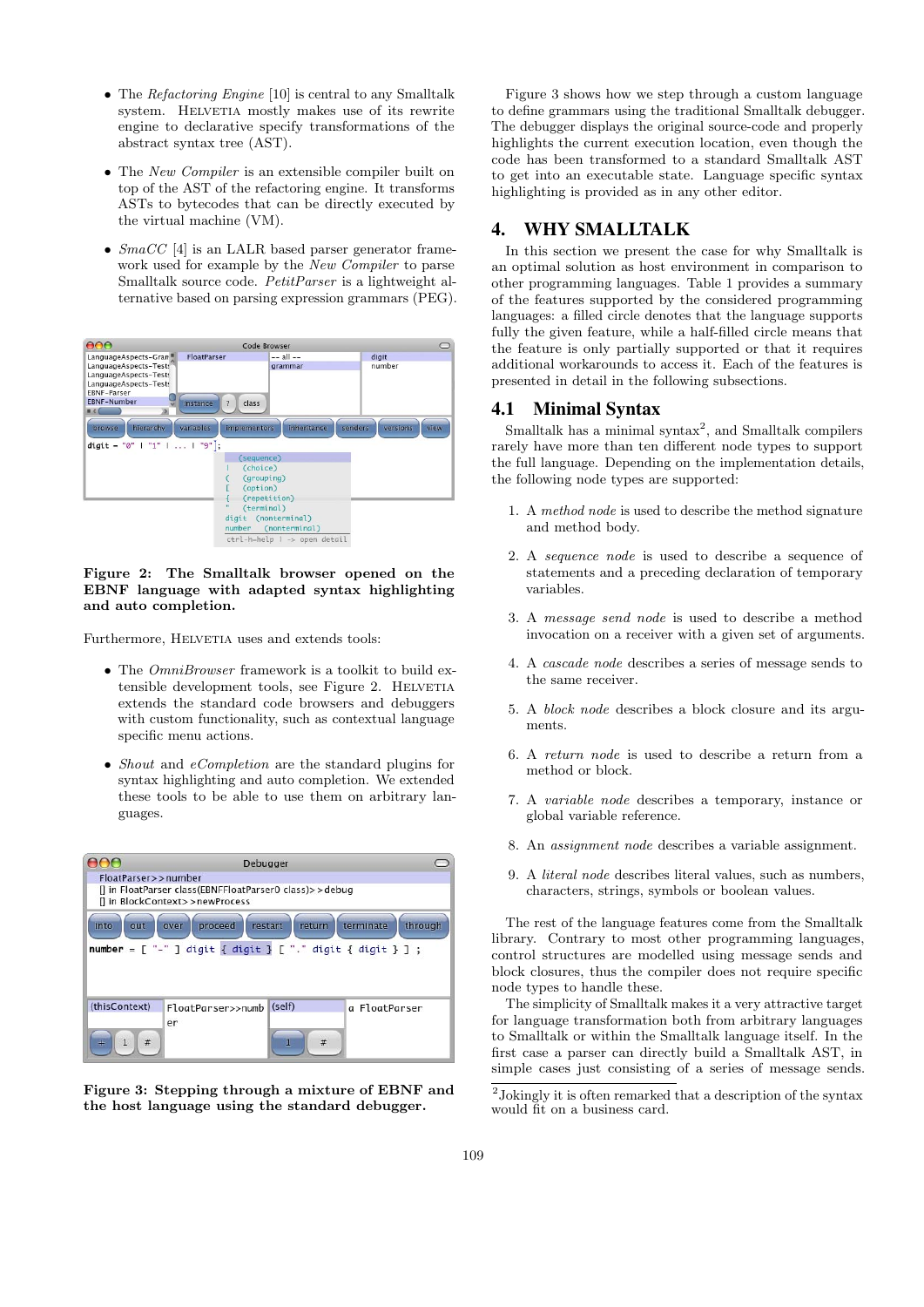<span id="page-3-0"></span>

|                            |  | ā | īā. | Ξ | $\mathop{\hbox{Smalli}}$ |
|----------------------------|--|---|-----|---|--------------------------|
| 4.1 Minimal Syntax         |  |   |     |   |                          |
| 4.2 Dynamic Semantics      |  |   |     |   |                          |
| 4.3 Reflective Facilities  |  |   |     |   |                          |
| 4.4 Homogeneous Languages  |  |   |     |   |                          |
| 4.5 Homogeneous Tools      |  |   |     |   |                          |
| 4.6 On-the-fly Programming |  |   |     |   |                          |

Table 1: Comparison of different main-stream programming languages and their suitability for language engineering. Legend:  $\bigcirc$  no support,  $\bigcirc$  partial support,  $\bigcirc$  full support.

Transformations within the language only need to match a few basic cases to cover the complete language specification.

In the example of the EBNF language we transform the input into a series of message sends that construct an object model of the grammar. The example grammar presented in [Section 1](#page-0-1) is transformed to the AST of the following two Smalltalk methods:

#### digit

\$0 asParser to: \$9 asParser

# number<br>-\$

− asParser optional , self digit plus , (\$. asParser , self digit plus) optional

The only contenders in this area are Lisp-like languages. This family of programming languages provides s-expressions (parenthesized lists) as their central language construct. This means that source code is written in an extremely uniform way that is directly related to the abstract syntax tree. As such Lisp is very well suited for macro programming. On the other hand, the syntax of Smalltalk is close to natural language, and thus targeted at readability while still being simple enough for transformations.

# <span id="page-3-1"></span>4.2 Dynamic Semantics

Smalltalk is built around objects, polymorphism and dynamic dispatch. This together with the fact that everything is a message send is an advantage when it comes to changing the semantics. For example, to change the default lower index of arrays of 1 to something else, is simply a matter of creating a custom subclass of Array and overriding the methods at: to read and at:put: to write an array cell.

In the example of the EBNF language we extended the classes of common Smalltalk objects with the message asParser , so that these objects can be converted to a parsers that accept themselves. This is used in the transformed code to construct a parser for a character. \$0 asParser returns a parser that parses the character 0, see the listing in [Sec](#page-2-4)[tion 4.1.](#page-2-4)

However even though it is advertised that everything in Smalltalk is a message send, this is not entirely true. For example, reading from and writing to temporary, instance and global variables is not performed using a message send, but through primitive bytecodes.

Bracha et al. [\[2\]](#page-6-10) have demonstrated with NewSpeak that we can build a Smalltalk-like system that accesses state through message sends only. This presents the advantage

that state access can be overridden and intercepted as it is currently done with method polymorphism. Intercepting state changes is useful to automatically notify observers that are interested in how a particular object changes.

Most programming languages today provide static built-in types that have fixed semantics and that cannot be changed. Furthermore, it is often not possible to extend the existing system or library classes with new code (e.g., Java).  $C#$ provides an extension mechanism through partial classes, however this mechanism does not allow us to extend existing tools as the partial class and its extensions must reside in the same module. In dynamic languages like Ruby and Javascript it is typically possible to extend existing classes with new methods like Smalltalk does.

#### <span id="page-3-2"></span>4.3 Reflective Facilities

The HELVETIA system heavily depends on the reflective features of the host language. We use the reflective infrastructure to scope language extensions to classes, class hierarchies, packages, etc. The EBNF language extension if for example scoped to the subclasses of a generic parser class.

Furthermore the transformation of the parse trees are performed using the rewrite tools of the Smalltalk refactoring engine. Instead of relying on string transformations or code generation, we transform the language extension AST into the Smalltalk AST and we directly pass it to the compiler. This approach allows us to keep accurate source location information, which is crucial to facilitate contextual error reporting and highlighting in the debugger.

However, while Smalltalk has an excellent infrastructure for reflection, it lacks features that are central to metaprogramming. Traditionally new code fragments are specified using strings and string concatenation. This leads to fragile code and makes it difficult to debug, as the origin of the code cannot be tracked. A slightly better solution is to manually instantiate and compose the AST nodes. In this case the origin can be tracked, but the code is still hard to read and debug.

Quasiquoting facilities known from Lisp [\[1\]](#page-6-11) or OMeta-Caml's staging constructs [\[13\]](#page-6-12) promise rescue. We extended the Smalltalk language with an expressive quasiquoting infrastructure. We introduce the following operators, that can be used as a prefix for any Smalltalk expression:

• Quasiquote. An expression prefixed with `` is delayed in execution and represents the AST of the enclosed expression at runtime.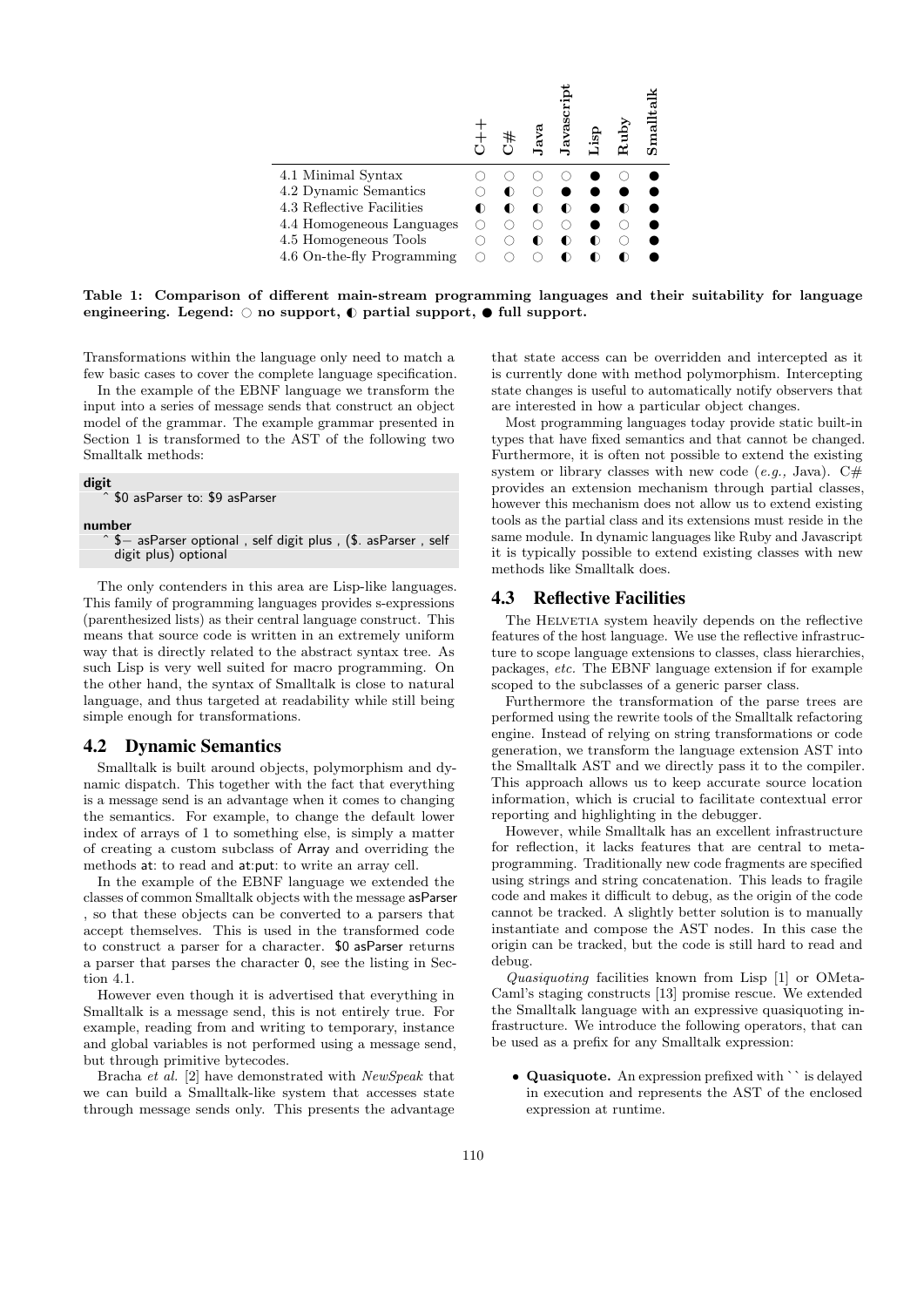- Unquote. An expression prefixed with `, can be used within a quasiquoted expression. It is executed when the AST is built can be used to combine smaller quasiquoted values to larger ones.
- Splice. An expression prefixed with  $\degree$  0 is evaluated at compile-time and the result is spliced-into the code. If the returned expression is not an AST, it is automatically lifted to the AST level, e.g., by introducing a literal node.

As an example we use these operators to generate code to calculate  $x^n$ , where *n* is a positive integer. The method below is a recursive definition of this method written in regular Smalltalk:

```
raise: x to: n
n = 1ifTrue: [x]ifFalse: [ (self raise: x to: n - 1) * x ]
```
If we want to avoid the recursion at runtime and instead generate code that directly calculates the result for a given integer  $n$  we annotate the code with quasiquote and unquote operators:

```
raise: aNode to: n
n = 1ifTrue: [ aNode ]
 ifFalse: [\cdot \cdot], (self raise: aNode to: n - 1) * `,aNode) ]
```
When evaluating self raise: ``x to: 3 with a variable node ``x, a parse tree is constructed that multiplies the variable x three times with itself yielding x ∗ x ∗ x. Using the splice operator we can insert the generated parse tree anywhere into the source code. For example:

qubic: x  $\mathbb{Q}$ (self raise: x to: 3)

This creates code equivalent to:

qubic: x ˆ x ∗ x ∗ x

In our running example, the quasiquoting facilities simplifies the code transformation from the EBNF to the host language. The three examples below show different approaches to generate a small part of the code we saw in action in [Figure 3.](#page-2-2) Specifically we show how the repeat statement is composed:

#### *1. String Concatenation..*

The most trivial way to do this is to (1) print out the inner node, (2) concatenate it with the repeat message that is part of the API of the language grammar model and returns a repeat clause, and (3) then re-parse the complete string. Code like this is hard to debug and with pretty printing and parsing origin information is lost. Furthermore, repeatedly parsing and pretty printing code is also very inefficient.

Parser parseExpression: '(' , aNode prettyPrinted , ') repeat'

## *2. Manual AST Composition..*

Another possibility consists to manually construct the AST. In this case the node is composed with the repeat message. This approach works reasonably well, but it gets cumbersome with more complicated examples. The compiler cannot check up front if the resulting code is valid and it is not immediately obvious for developers to see what code gets generated.

#### RBMessageNode receiver: aNode selector: #repeat

#### *3. Quasiquoting..*

Using the introduced quasiquoting facilities code is easily generated. Furthermore, it is immediately visible what kind of code is generated and the compiler can validate the code generation in advance.

#### `(`,aNode repeat)

The presented quasiquoting language extension to Smalltalk is simple and does not conflict with the existing syntax. We strongly encourage the Smalltalk ANSI committee to include quasiquoting in a future standard proposal. The fact that Smalltalk entirely lacks sophisticated facilities for metaprogramming could be fixed by implementing quasiquoting as a language extension.

Unfortunately only very few mainstream programming languages (e.g., Javascript) provide rich structural and computational reflection. Furthermore, even fewer provide support that goes beyond basic structural reflection at the level of classes or methods.  $C# 3.0$  provides only partial access to the AST of statically declared expressions using expression trees. Only in Lisp and Smalltalk we do have direct access to the AST. Although HELVETIA does not strictly require reflective facilities to change the running application, having read-write access to the AST greatly simplified its implementation.

For a detailled comparison of the reflective features in different programming languages we refer the reader to the work of Bracha et al. [\[3\]](#page-6-13).

## <span id="page-4-0"></span>4.4 Homogeneous Languages

Smalltalk being implemented in itself, makes it a viable target for language experiments. Although Smalltalk does not come with a fully extensible compiler, this can be easily added by introducing hook methods into the standard compiler framework that is itself implemented in Smalltalk. We have done so as described in [Section 3.](#page-1-0)

In Smalltalk classes can define a custom parser and compiler by overriding the method compilerClass. HELVETIA does so by overriding this method in Object, the root of the class hierarchy. This enables HELVETIA to return a more sophisticated facade object that scopes language changes even further, not only at the level of classes, but also at the level of methods and at the sub-method level [\[7\]](#page-6-14). As the parser, the compiler and the executable bytecode are fully accessible using the reflective environment, any part of the system can be customized, extended or even replaced.

Furthermore, since all executable code eventually ends up in a compiled method object that the VM knows how to interpret, any code can be invoked without knowing its origin. As the object model is the one of the host system, objects can be transparently passed around and used by different language extensions. Thus, different languages can live homogeneously next to each other and interact in a natural and transparent way.

For example, our EBNF language would just return a series of parse tokens by default. To attach production actions to the grammar we need to be able to intermix the EBNF with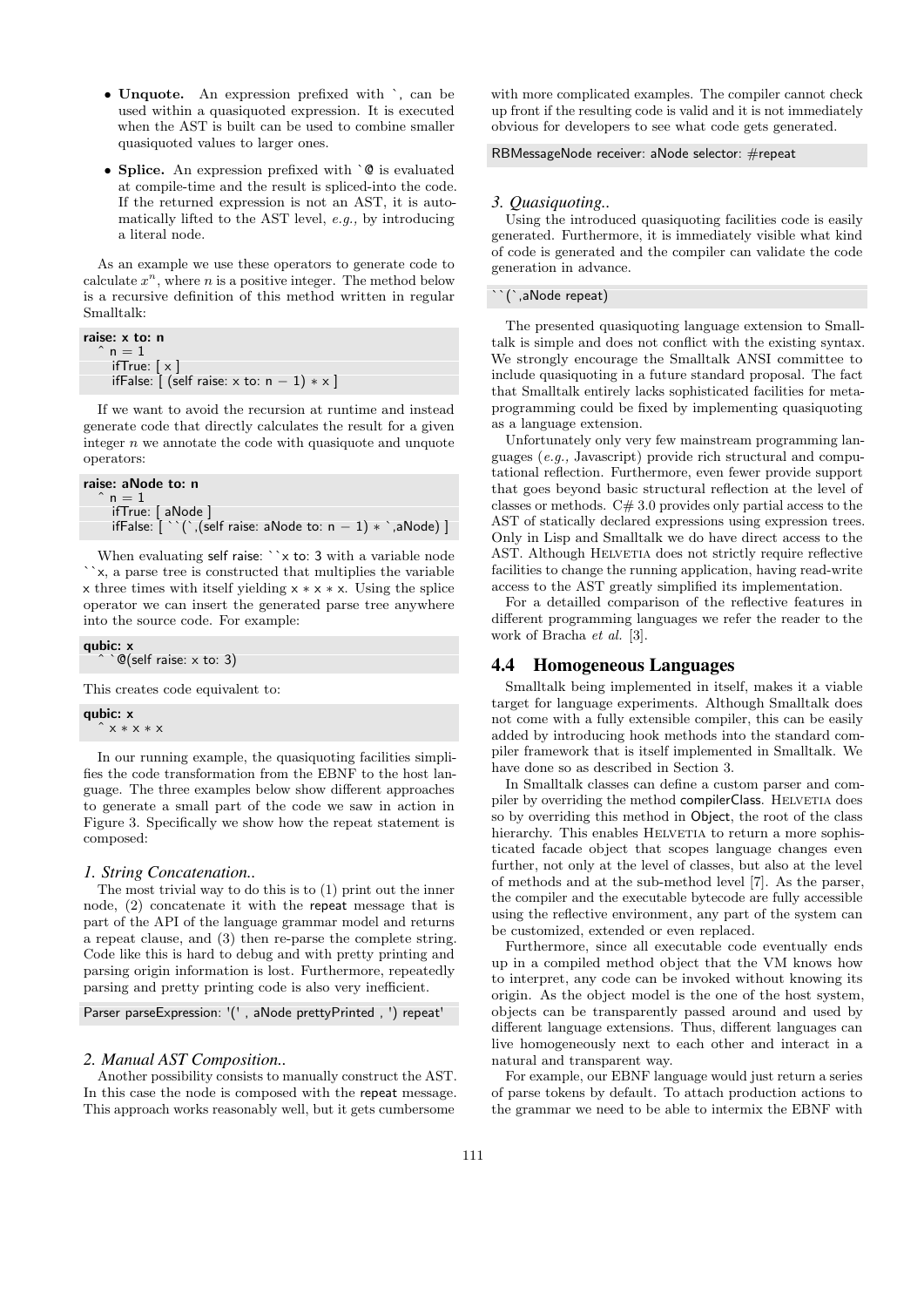normal Smalltalk code. In the excerpt below we show that we can use normal Smalltalk code to define a production action right after the grammar specification. In this case aToken implicitly refers to the character consumed. We use normal Smalltalk code to convert this character into a number:

| digit = "0"   "1"      "9" ; |  |                                    |
|------------------------------|--|------------------------------------|
|                              |  | aToken asciiValue - \$0 asciiValue |

Language extensions are scoped to certain parts of the system (e.g., specific classes or packages). When using the reflective facilities of the host system, different languages are aware of each other and can be closely integrated.

None of today's popular programming languages provide out of the box support for the use of different parsers and compilers. Thus people have to use a source-to-source transformation in a pre-compilation phase, or rely on a custom compiler. This leads to various problems: (1) the interaction between different languages is difficult, (2) incompatibilities exist between the custom AST representations and the domain models involved, and (3) it is often not possible to trace easily the transformed code back to the original source.

Another language besides Smalltalk that provides homogeneous language is Lisp. In Lisp, reader macros are used to read and transform the source code to s-expressions. Common Lisp comes with a set of reader macros that define the standard language, and custom ones can be added by developers to extend and change the syntax of the host language. The system knows about all the active reader macros and uses s-expressions as the common representation of data.

#### <span id="page-5-1"></span>4.5 Homogeneous Tools

Arguments similar to those given in the previous section can also be given in relation to tools integration. All Smalltalk development tools are implemented themselves in Smalltalk and can be modified on the fly. This makes it easy for building and integrating languages into these tools. Since the tools rely on the reflection facilities, many parts of the editors can be changed just by providing different answers to their queries. For example:

- Syntax highlighting (see [Figure 2\)](#page-2-1) is typically implemented by traversing the parse tree of the edited method. As long as this tree can be properly visited by the syntax highlighter, the code editors do not care about the language that is being edited. The only information a language extension needs to provide is some color and style information so that the parse tree tokens can be highlighted accordingly.
- *Code completion* (see [Figure 2\)](#page-2-1) typically works on the parse tree. Language extensions are able to provide possible completion tokens that are presented to the developer.
- Code debugging (see [Figure 3\)](#page-2-2) works at the bytecode level. To highlight the current execution position in the source code, the debugger uses a source map provided by the compiler that encodes text ranges to bytecodes. By providing a custom source map, it is possible to accurately step through a mixture of different languages with a single debugger. The debugger interprets the bytecodes and uses the source map regardless of how the language looks like to the developers.

Eclipse, NetBeans and IntelliJ IDEA are full featured Java IDEs implemented in Java. As such, these IDEs provide homogeneous tools that can be extended through an expressive plugin architecture. However, developers are restricted to the provided interface and are often required to restart the complete IDE when a plugin changes. LispWorks is an IDE for Lisp development resembling Smalltalk IDEs. While it provides a rich API to extend its tools, the source code is not available and thus the developer is restricted to the provided extension points.

Having the live source code of all tools at hand is a big advantage for efficient language development and integration. In Smalltalk the compiler, editor, debugger, etc. can be changed, adapted or extended without limiting the developer to a plugin architecture imposed by the vendor.

## <span id="page-5-2"></span>4.6 On-the-fly Programming

The image encapsulates the running Smalltalk system. It includes all objects, all classes and their source code, and the currently executed threads. An image can be saved to the file-system at any time and in any state, and re-run on a different machine. When working in a Smalltalk system, code is compiled and installed into the running system. The typical edit-compile-run cycle is avoided, as soon as the source code is edited, it is automatically compiled and used by the running system.

Having an ever running system makes it viable to quickly develop and test new language features in the context of a domain. The language change is immediately available and can be tested in the running system using the objects already present.

When a language definition changes, it is often required that the users of this language are recompiled. In a reflective system like Smalltalk the clients of a language can be enumerated and asked to recompile themselves. This is a similar query to the functionality of displaying senders and implementors of a particular method selector.

While many dynamic languages (e.g., Lisp, Ruby, Javascript) provide similar functionality through their interactive consoles, they do not take it as far as Smalltalk does. For example, it is often not possible to fix a bug from within the debugger, or to change the way the console works while it is running. The fact that source code primarily lives in files, makes it hard to interact with the code using a first-class representation.

Smalltalk being an ever living object space presents also presents practical disadvantages, as it makes it difficult to make changes in certain parts of the system, e.g., changing the compiler while it is being used to compile its own source code. To circumvent these types of problems, in practice we always keep the original compiler around so that it can replace the default compiler in case something goes wrong.

Another related problem is the fact that language extensions need to be available before any of the client code is loaded. This enforces that language extensions are packaged and loaded separately beforehand.

## <span id="page-5-0"></span>5. CONCLUSION

Context specific languages are languages that are embedded in a host language, but active only within certain welldefined contexts. Embedding such new languages into an existing host environment is currently not well supported. Instead, to accommodate them we need to extend an existing